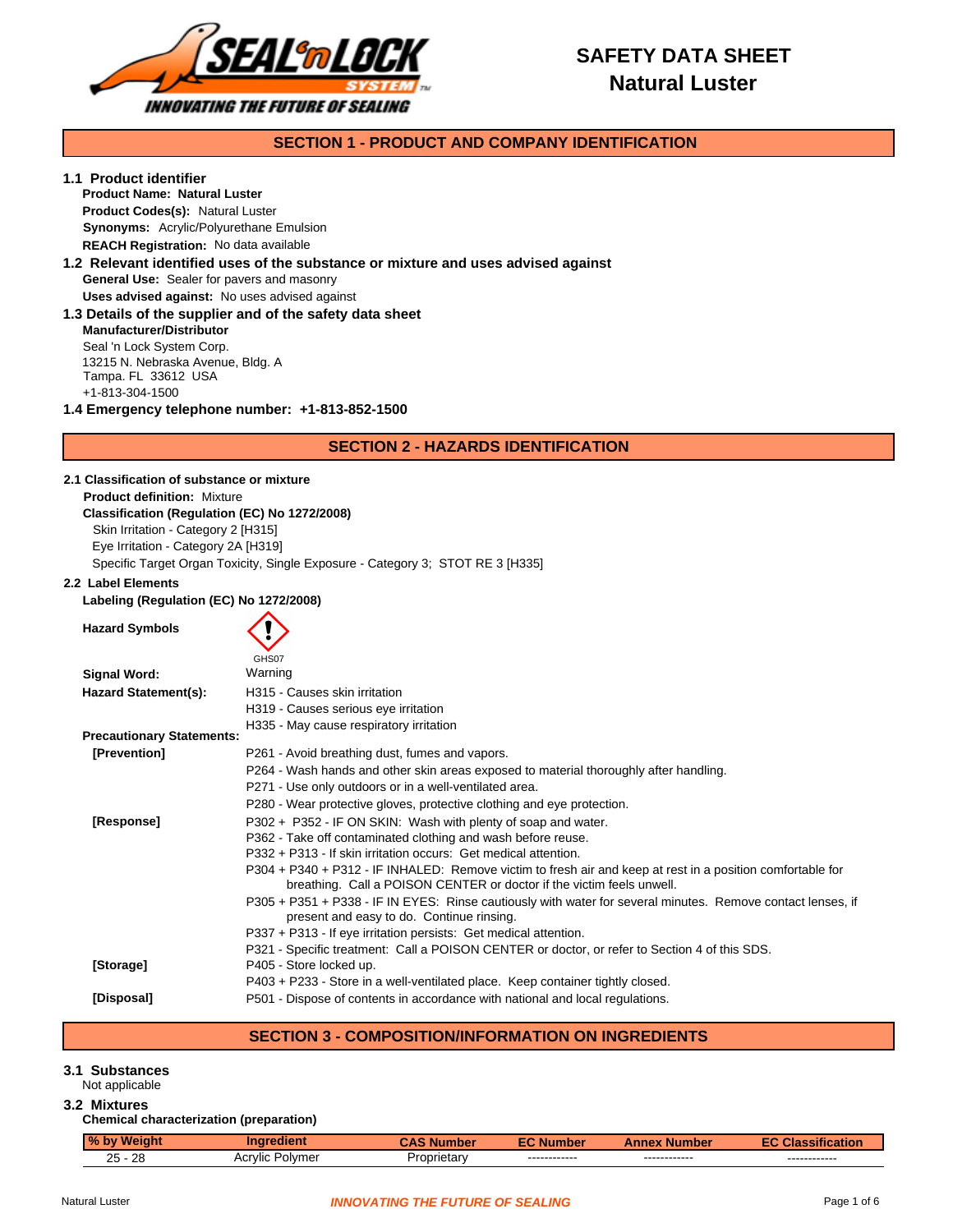**Chemical characterization (preparation) - continued**

| % by Weight | <b>Ingredient</b>                 | <b>CAS Number</b> | <b>EC Number</b> | <b>Annex Number</b> | <b>EC Classification</b> |
|-------------|-----------------------------------|-------------------|------------------|---------------------|--------------------------|
| - 5         | Polyurethane Dispersion           | Proprietarv       | ------------     | ------------        | ------------             |
| 8 - 12      | Diethylene Glycol Monobutyl Ether | 112-34-5          | 203-961-6        | 603-096-00-8        | Xi. R36                  |
|             | Triethanolamine                   | 102-71-6          | 203-049-8        | ------------        | ------------             |

There are no additional ingredients present which, within the current knowledge of the supplier and in the concentrations applicable, are classified as hazardous to the health or the environment and hence require reporting in this section.

### **SECTION 4 - FIRST AID MEASURES**

#### **4.1 Description of first aid measures**

difficult or irregular, administer oxygen; if respiratory arrest occurs, start artificial respiration by trained personnel. Loosen tight fitting clothing **Inhalation:** If product mist or vapor causes respiratory irritation or distress, move the exposed person to fresh air immediately. If breathing is such as a collar, tie, belt or waistband. Seek medical attention if cough or other symptoms appear or persist.

**Eyes:** Immediately flush eyes with large amounts of water for 15 minutes, occasionally lifting the upper and lower lids. Remove contact lenses, if present and easy to do, after the first 2 minutes and continue rinsing. Seek immediate medical attention, preferably from an ophthalmologist.

**Skin:** Flush skin with large amounts of water while removing contaminated clothing. Wash affected area with soap and water. Wash contaminated clothing and shoes thoroughly before reuse. If skin irritation persists or if rash develops, get medical attention.

**Ingestion:** Rinse mouth with water if victim is conscious. Remove dentures, if present. Give 1 - 2 cupfuls of water or milk to drink if victim is conscious, alert and able to swallow. Do not induce vomiting unless directed to do so by medical personnel. Never give anything by mouth to an unconscious person. Obtain medical attention immediately.

### **4.2 Most important symptoms and effects, both acute and delayed**

#### **Potential health symptoms and effects**

**Eyes:** Causes eye irritation. Symptoms may include redness, swelling, stinging and tearing.

**Skin:** Causes mild, transient skin irritation. Symptoms include localized redness, itching and discomfort. May cause skin rash in susceptible individuals.

Inhalation: Mist or vapor may cause irritation of the nose, throat and respiratory tract. Symptoms may include sore throat, coughing, headache, nausea and shortness of breath.

Repeated ingestion may be harmful. **Ingestion:** May cause gastrointestinal irritation with nausea, abdominal pain, vomiting and diarrhea. May cause headache and dizziness.

**Chronic:** Pre-existing disorders of the skin and respiratory system may be aggravated by exposure to this product. Triethanolamine is a suspected carcinogen (refer to Section 11.2).

### **SECTION 5 - FIRE FIGHTING MEASURES**

#### **5.1 Extinguishable media**

**Suitable methods of extinction:** Use extinguishing media suitable for surrounding fire. **Unsuitable methods of extinction:** None known

#### **5.2 Special hazards arising from the substance or mixture**

Closed containers may explode due to the buildup of pressure when exposed to extreme heat. During emergency conditions overexposure to decomposition products may cause a health hazard. Symptoms may not be immediately apparent or may be delayed. Obtain medical attention.

### **5.3 Advice for firefighters**

Full protective equipment including self-contained breathing apparatus should be used. Water may be used to cool closed containers to prevent pressure buildup and possible autoignition or explosion when exposed to extreme heat. If possible, firefighters should control run-off water to prevent environmental contamination.

### **SECTION 6 - ACCIDENTAL RELEASE MEASURES**

#### **6.1 Personal precautions, protective equipment and emergency procedures**

Wear appropriate protective clothing designated in Section 8. Remove all sources of ignition. Ventilate the area,

#### **6.2 Environmental precautions**

Avoid dispersal of spilled material or runoff and prevent contact with soil and entry into drains, sewers or waterways.

#### **6.3 Methods and materials for containment and cleaning up**

up product and place into an approved container for proper disposal. Rinse contaminated area with water. Cover drains and contain spill. Cover with a large quantity of inert absorbent. Do not use combustible material such as saw dust. Shovel or sweep

#### **6.4 Reference to other sections**

For indications about waste treatment, see Section 13.

### **SECTION 7 - HANDLING AND STORAGE**

#### **7.1 Precautions for safe handling**

**Advice on protection against fire and explosion** Observe label precautions. Wear all appropriate protective equipment specified in Section 8. Keep containers closed when not in use.

No special precautions against fire and explosion are required.

## **7.2 Conditions for safe storage, including any incompatibilities**

Store in a dry, cool and well-ventilated area, away from incompatible materials (see Section 10.5), food and drink. Transfer only to approved have been opened must be carefully resealed and kept upright to prevent leakage. Containers of this material may be hazardous when empty as containers having correct labeling. Keep container tightly closed. Protect container against physical damage. Keep from freezing. Containers that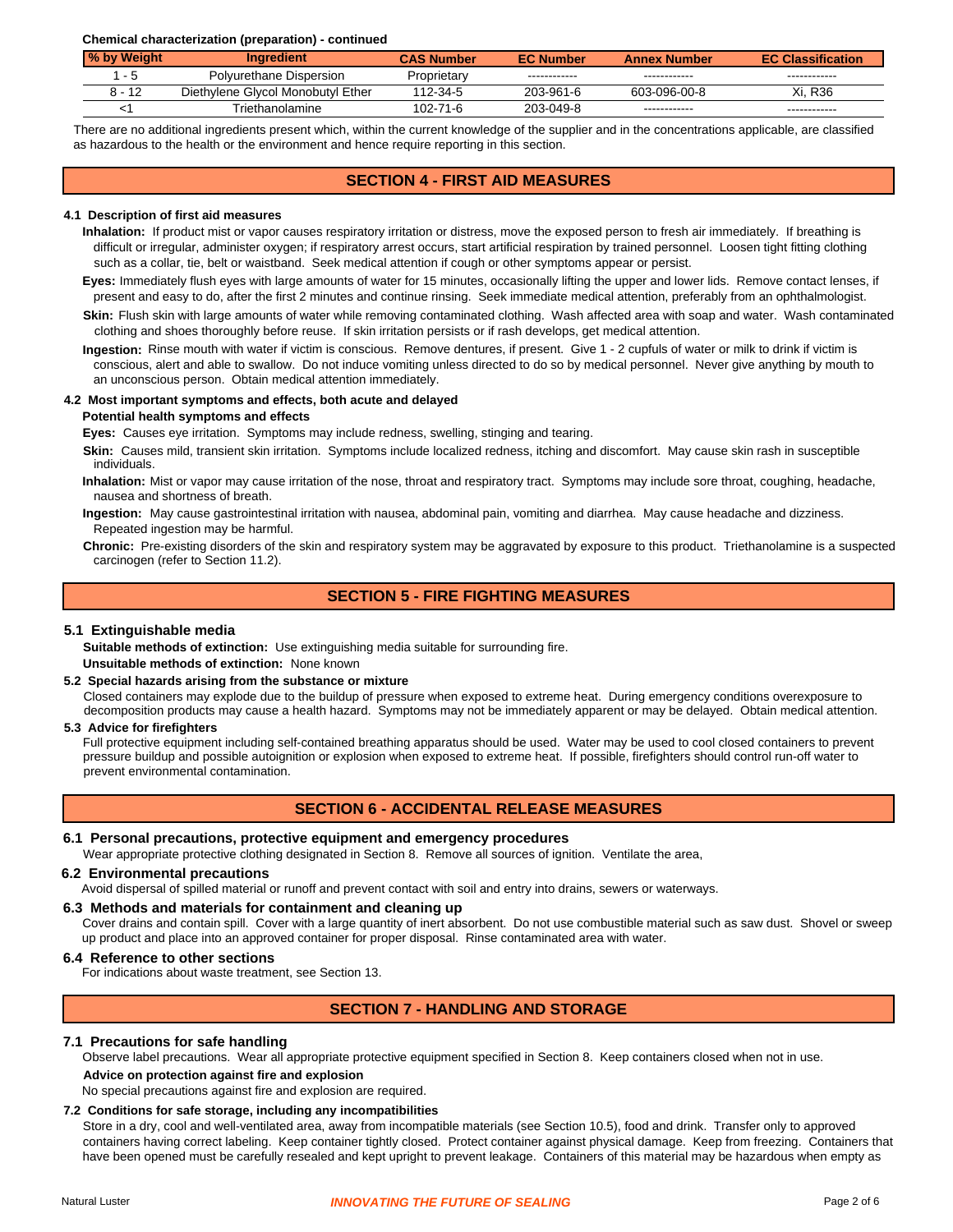they contain product residues. Use appropriate containment to avoid environmental contamination. Ventilate closed areas. Do not take internally. Keep out of reach of children.

#### **7.3 Specific end uses**

Apart from the uses mentioned in Section 1.2, no other specific uses are stipulated.

### **SECTION 8 - EXPOSURE CONTROLS / PERSONAL PROTECTION**

#### **8.1 Control parameters**

| CAS <sub>N</sub>                           |                 | TWA<br>DЕ                      |                               | <b>HAAH</b>                    |
|--------------------------------------------|-----------------|--------------------------------|-------------------------------|--------------------------------|
| $\sim$<br>74 <sub>0</sub><br>1 - r<br>.UZ- | Friethanolamine | -------------<br>------------- | <b>WA</b><br>→ ma/m3 ′<br>. . | -------------<br>------------- |

#### **8.2 Exposure controls**

**Engineering Measures:** Technical measures and appropriate working operations should be given priority over the use of personal protective equipment. Use adequate ventilation. Local exhaust is preferable. Refer to Section 7.1.

**Individual protection measures:** Wear protective clothing to prevent repeated or prolonged contact with product. Protective clothing needs to be selected specifically for the workplace, depending on concentrations and quantities of hazardous substances handled. The chemical resistance of the protective equipment should be enquired at the representative supplier.

clothing. Preventive skin protection is recommended. Wash hands thoroughly after use, before eating, drinking or using the lavatory. **Hygiene measures:** Facilities storing or using this material should be equipped with an eyewash station and safety shower. Change contaminated

Eye/face protection: Wear protective goggles or safety glasses with unperforated side shields during use. Refer to 29 CFR 1910.133, ANSI Z87.1 or European Standard EN 166.

**Hand Protection:** Wear gloves recommended by glove supplier for protection against materials in Section 3. Gloves should be impermeable to chemicals and oil. Breakthrough time of selected gloves must be greater than the intended use period.

**Other protective equipment:** Protective clothing. Protective boots, if the situation requires.

Respiratory Protection: None required with normal use. Always use an approved respirator when vapor/aerosols are generated. Where risk assessment shows air-purifying respirators are appropriate use a full-faced respirator with multi-purpose combination (US) or type ABEK (EN 14387) respirator cartridges as a backup to engineering controls. If the respirator is the sole means of protection, use a full-face supplied air respirator. Use respirators and components tested and approved under appropriate government standards such as NIOSH (US) or CEN (EU).

**Environmental exposure controls:** Do not empty into drains.

# **SECTION 9 - PHYSICAL AND CHEMICAL PROPERTIES**

**9.1 Information on basic physical and chemical properties**

| Appearance                                    | Clear, colorless liquid |
|-----------------------------------------------|-------------------------|
| Odor                                          | Mild                    |
| <b>Odor Threshold</b>                         | No data available       |
| <b>Molecular Weight</b>                       | Not applicable          |
| <b>Chemical Formula</b>                       | Not applicable          |
| рH                                            | No data available       |
| <b>Freezing/Melting Point, Range</b>          | $0 °C$ (32 $°F$ )       |
| <b>Initial Boiling Point</b>                  | 100 °C (212 °F)         |
| <b>Evaporation Rate</b>                       | $<$ 1 (Water = 1)       |
| Flammability (solid, gas)                     | Not applicable          |
| <b>Flash Point</b>                            | >100 °C (>212 °F)       |
| <b>Autoignition Temperature</b>               | Not determined          |
| <b>Decomposition Temperature</b>              | Not determined          |
| <b>Lower Explosive Limit (LEL)</b>            | Not determined          |
| <b>Upper Explosive Limit (UEL)</b>            | Not determined          |
| <b>Vapor Pressure</b>                         | Not determined          |
| <b>Vapor Density</b>                          | $>1$ (Air = 1)          |
| <b>Specific Gravity</b>                       | 1.1                     |
| Viscosity                                     | No data available       |
| <b>Solubility in Water</b>                    | Dispersible             |
| <b>Partition Coefficient: n-octanol/water</b> | Not determined          |
| <b>Volatiles by Volume</b>                    | No data available       |
|                                               |                         |

### **9.2 Other data**

No data available

#### **SECTION 10 - STABILITY AND REACTIVITY**

#### **10.1 Reactivity**

No special reactivity has been reported.

#### **10.2 Chemical stability**

- Stable under recommended storage conditions
- None known **10.3 Possibility of hazardous reactions** Hazardous polymerization will not occur.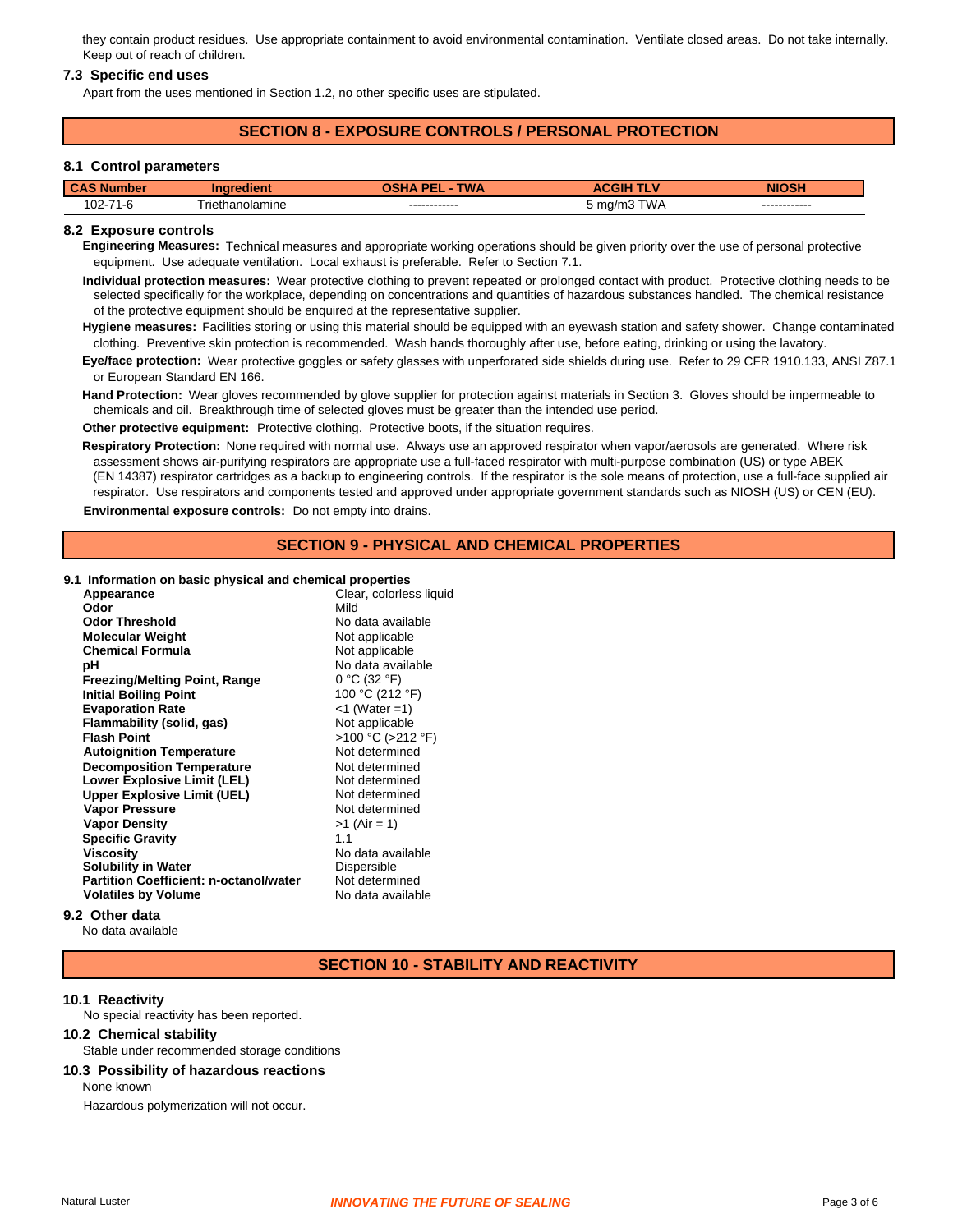### **10.4 Conditions to avoid**

Extreme temperatures; incompatible materials

#### **10.5 Incompatible materials**

Strong oxidizing agents, acids, alkalis, reducing agents

#### **10.6 Hazardous decomposition products**

Thermal decomposition products include oxides of carbon, oxides of nitrogen, dense black smoke and other undetermined compounds.

### **SECTION 11 - TOXICOLOGICAL INFORMATION**

#### **11.1 Information on toxicological effects**

**Acute Oral Toxicity**

**Acute inhalation toxicity** This product is expected to have low acute oral toxicity.

Product is expected to have low acute inhalation toxicity.

### **Acute dermal toxicity**

Product is expected to have low acute dermal toxicity.

#### **Skin irritation**

May cause mild, transient skin irritation

#### **Eye irritation**

Causes eye irritation.

#### **Sensitization**

May cause sensitization in susceptible individuals

### **Genotoxicity in vitro**

No data available.

**Mutagenicity** 

# No data available

No data available **Specific organ toxicity - single exposure**

**Aspiration hazard** No data available **Specific organ toxicity - repeated exposure**

No data available

#### **11.2 Further information**

ACGIH, NTP or OSHA. Triethanolamine (CAS #102-71-6): IARC, Group 3 carcinogen - Not classifiable as to its carcinogenicity to humans. Not listed as a carcinogen by

developmental or fertility effects. No data is available regarding the mutagenicity or teratogenicity of this product, nor is there any available data that indicates that it causes adverse

Handle in accordance with good industrial hygiene and safety practice.

### **SECTION 12 - ECOLOGICAL INFORMATION**

#### **12.1 Toxicity**

The ecotoxicity of this product has not been evaluated.

### **12.2 Persistence and degradability**

### This product is not readily biodegradable.

**12.3 Bioaccumulation potential**

No data available

### **12.4 Mobility**

No data available

#### **12.5 Results of PBT and vPvB assessment**

No data available

### **12.6 Other adverse effects**

### **Additional ecological information**

Do not allow material to run into surface waters, wastewater or soil.

An environmental hazard cannot be excluded in the event of unprofessional handling or disposal.

### **SECTION 13 - DISPOSAL CONSIDERATIONS**

#### **13.1 Waste treatment methods**

Methods of disposal: The generation of waste should be avoided or minimized whenever possible. Empty containers or liners may retain some licensed waste disposal contractor. Disposal of this product, solutions and any by-products should at all times comply with the requirements of environmental protection and waste disposal legislation and any regional local authority requirements. Avoid dispersal of spilt material and runoff product residues. This material and its container must be disposed of in a safe way. Dispose of surplus and non-recyclable products via a and contact with soil, waterways, drains and sewers.

Hazardous waste: The classification of this product may meet the criteria for a hazardous waste.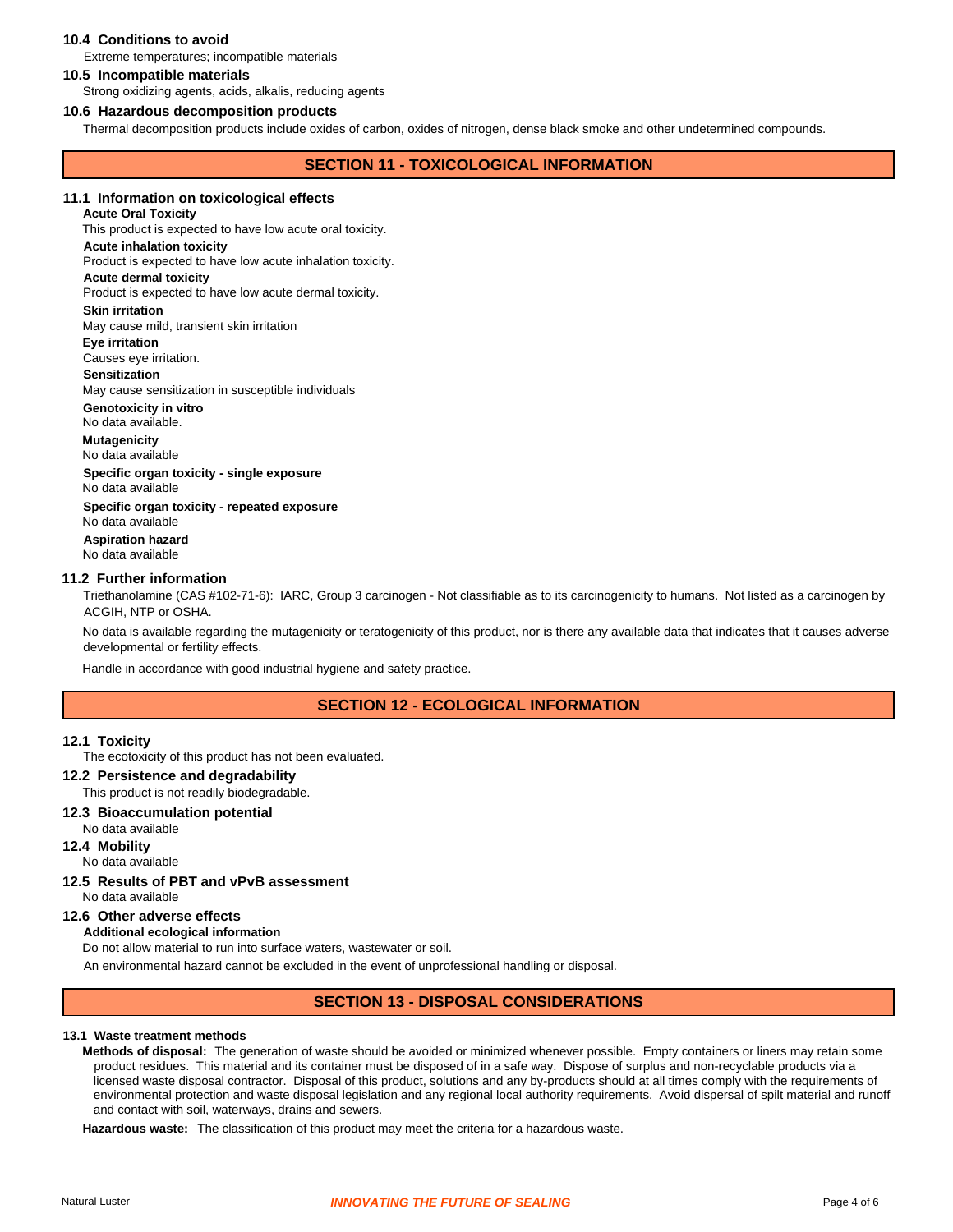### **SECTION 14 - TRANSPORT INFORMATION**

**Note:** Transportation information provided is for reference only. Customer is urged to consult 49 CFR 100 - 177, IMDG, IATA, EC, United Nations TDG and WHMIS (Canada) TDG information manuals for detailed regulations and exceptions covering specific container sizes, packaging materials and methods of shipping.

#### **This material is not regulated for transport.**

### **SECTION 15 - REGULATORY INFORMATION**

### **15.1 Safety, health and environmental regulations/legislation specific for substance or mixture**

#### **U. S. Federal Regulations**

**OSHA Hazard Communication Standard:**  This material is classified as hazardous in accordance with OSHA 29 CFR 1910-1200. **TSCA Status:** All components of this product are listed on the Toxic Substance Control Act (TSCA) Inventory.

### **Superfund Amendments and Reauthorization Act (SARA)**

**SARA Section 311/312 Hazard Categories:** Acute Health Hazard

**SARA 313 Information:** Diethylene Glycol Monobutyl Ether (listed under Glycol Ethers, SARA code N230) is subject to the reporting requirements of Section 313 of the Emergency Planning and Community Right-to-Know Act of 1986.

**SARA 302/304 Extremely Hazardous Substance:** No components of the product exceed the threshold (de minimis) reporting levels established by of these sections of Title III of SARA.

**SARA 302/304 Emergency Planning & Notification:** No components of the product exceed the threshold (de minimis) reporting levels established by of these sections of Title III of SARA.

**Comprehensive Response Compensation and Liability Act (CERCLA):** This product contains the following CERCLA reportable substances: Diethylene Glycol Monobutyl Ether (listed under Glycol Ethers) - There is no RQ assigned to this broad class, although the class is a CERCLA hazardous substance. Refer to 50 Federal Register 13456 (April 4, 1985).

#### **Clean Air Act (CAA)**

Diethylene Glycol Monobutyl Ether (listed under Glycol Ethers, EDF-109) is listed as a Hazardous Air Pollutant (HAP) designated in CAA Section 112 (b).

This product does not contain any Class 1 Ozone depletors.

This product does not contain any Class 2 Ozone depletors.

#### **Clean Water Act (CWA)**

Diethylene Glycol Monobutyl Ether (listed under Glycol Ethers, EDF-109) is listed as a Hazardous Substance under the CWA. None of the chemicals in this product are listed as Priority Pollutants under the CWA.

None of the chemicals in this product are listed as Toxic Pollutants under the CWA.

#### **U.S. State Regulations**

#### **California Prop 65, Safe Drinking Water and Toxic Enforcement Act of 1986**

This product contains trace amounts of substances known to the State of California to cause cancer.

#### **Other U.S. State Inventories:**

Triethanolamine (CAS #102-71-6) is listed on the following State Hazardous Substance Inventories, Right-to-Know lists and/or Air Quality/Air Pollutants lists: CA, MA, MN, NJ, PA.

#### **Canada**

#### **WHMIS Hazard Symbol and Classification:**  None allocated

**Canadian Controlled Products Regulations (CPR):** This product has been classified in accordance with the hazard criteria of the Controlled Products Regulations, and the SDS contains all the information required by the Controlled Products Regulations.

**Canadian Ingredient Disclosure List (IDL):** Diethylene Glycol Monobutyl Ether and Triethanolamine are listed on the IDL.

**Canadian National Pollutant Release Inventory (NPRI):** None of the components of this product are listed on the NPRI.

#### **European Economic Community**

**Labeling (67/548/EEC or 1999/45/EC):** None allocated

**Safety Phrases:** S2 - Keep out of the reach of children. S37/39 - Wear suitable gloves and eye protection. S24/25 - Avoid contact with skin and eyes.

**WGK, Germany (Water danger/protection):** No data available

#### **Global Chemical Inventory Lists**

| <b>Country</b>        | <b>Inventory Name</b>                                              | <b>Inventory Listing*</b> |
|-----------------------|--------------------------------------------------------------------|---------------------------|
| Canada:               | Domestic Substance List (DSL).                                     | Yes                       |
| Canada:               | Non-Domestic Substance List (NDSL).                                | Yes                       |
| Europe:               | Inventory of New and Existing Chemicals (EINECS)                   | Yes                       |
| <b>United States:</b> | Toxic Substance Control Act (TSCA)                                 | Yes                       |
| Australia:            | Australian Inventory of Chemical Substances (AICS)                 | No                        |
| New Zealand:          | New Zealand Inventory of Chemicals (NZIoC)                         | Yes                       |
| China:                | Inventory of Existing Chemical Substances in China (IECSC)         | Yes                       |
| Japan:                | Inventory of Existing and New Chemical Substances (ENCS)           | No                        |
| Korea:                | Existing Chemicals List (ECL)                                      | Yes                       |
| <b>Philippines:</b>   | Philippines Inventory of Chemicals and Chemical Substances (PICCS) | No                        |

\*"Yes" indicates that all components of this product are in compliance with the inventory requirements administered by the governing country. \*"No" indicates that one or more components of this product are not on the inventory and are not exempt from listing.